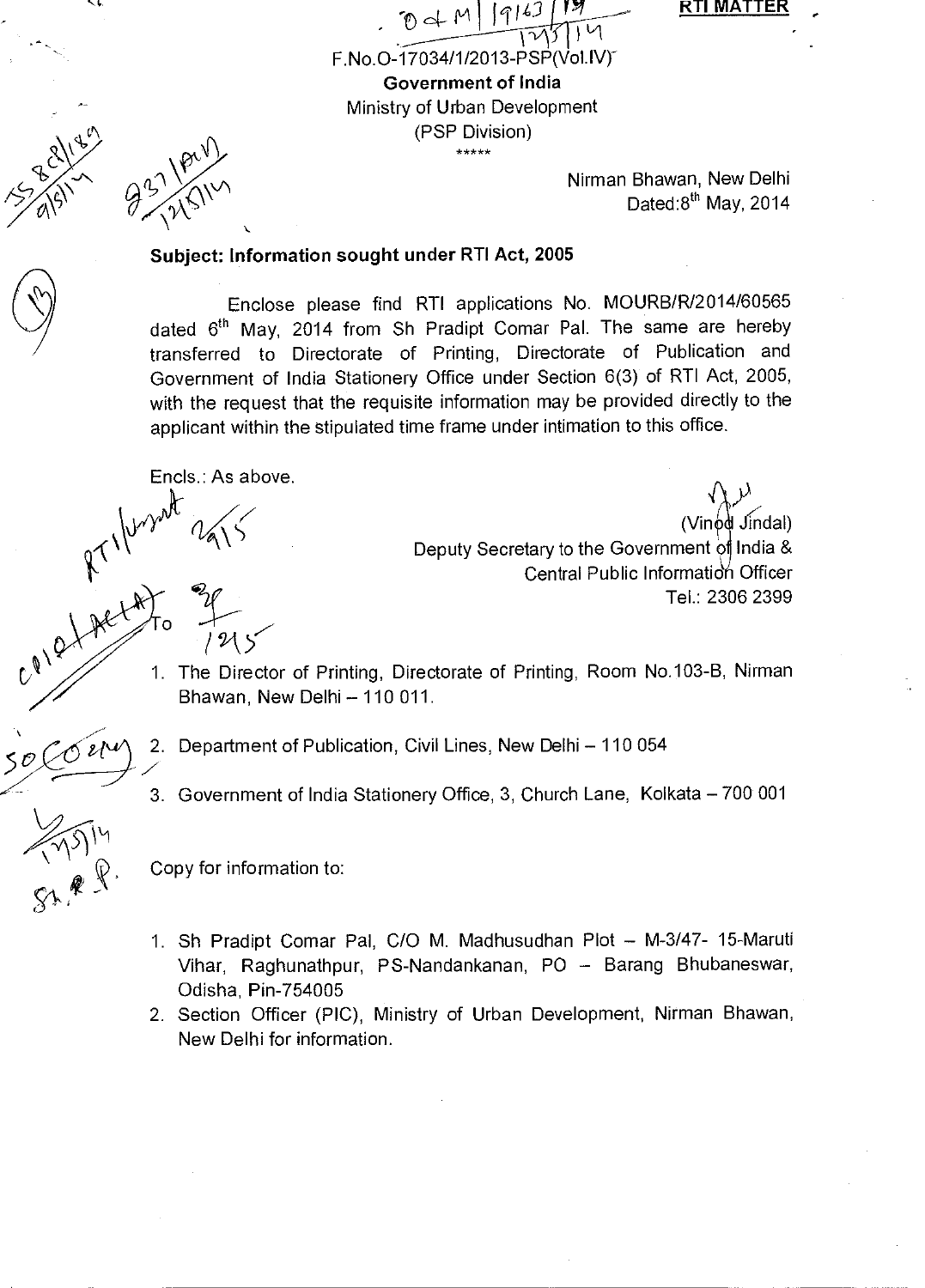|     | and the property of the country constructions and the property |
|-----|----------------------------------------------------------------|
| II. | <u>RTI</u> Act Matter                                          |
|     |                                                                |
| lŧ. | Time Bound                                                     |
|     |                                                                |

## MOURB/R/2014/60565 Government of India Ministry of Urban Development (P.I. Cell)

Nirman Bhawan Nevv Delhi — 110011 Dated: 06 .05.2014

Subject: - Forward of Online RTI application, dated 30.04.2014 of Shri Pradipt Comar Pal, Odisha, under RTI Act, 2005- Reg.

Please find enclosed herewith a copy of Online RTI Application dated 30.04.2014 received from Shri Pradipt Comar Pal, Odisha, seeking certain information under RTI Act, 2005.

2. It is requested that the information sought by the applicant, if any may be furnished directly to the applicant under intimation to the PI Cell.

3. In case, the information sought in the RTI application does not fall under your jurisdiction, it may please be further transferred/ forwarded directly to the other appropriate Public Authority under Section 6(3) of the RTI Act, 2005 to which the subject matter is more closely related, under intimation to the applicant.

Obhemanand

(R. Prem Anand) Deputy Secretary to the Gov. of India

Encl :- As above

To,

1.) All CPIOs under the Ministry of Urban Development.<br>2.) All PIOs of Attached Subordinate CC

2.) All PIOs of Attached/ Subordinate offices under the Ministry of Urban Development.

Copy to:-

 $\mathcal{D}e^{\hat{\mathcal{Y}}}$  $T$   $T^{\alpha\beta\gamma}$   $C_0$   $S_0$ 

Le.) *g Ci7* 

 $\n *θ*$ 

Shri Pradipt Comar Pal, C/o M. Madhusudhan, Plot -M-3/47-15-Maruti Vihar, Raghunathpur, PS-Nandankanan, PO-Barang, Bhubaneswar-754005, Odisha for PS-Nandankanan, PO-Barang, Bhubaneswar-754005, Odisha for information.

( Prem Anand) Deputy Secretary to the Govt. of India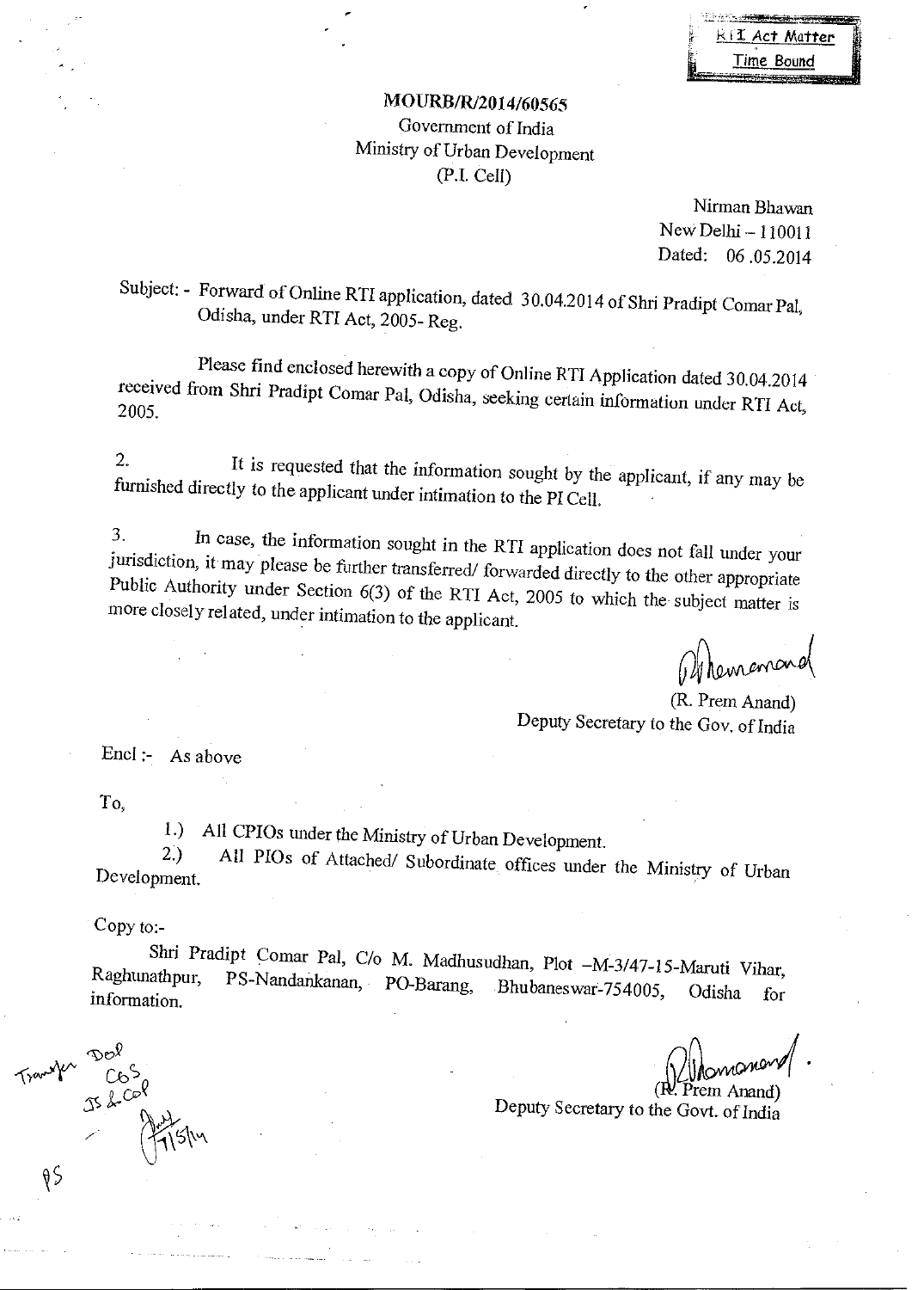|                                                  |                                                                                                                                                                                                                                                                                                                                                                                                                                                                                                                                                                                                                                                                                                                                                                                                                                                                                                  | RTI REQUEST DETAILS                 |                            |
|--------------------------------------------------|--------------------------------------------------------------------------------------------------------------------------------------------------------------------------------------------------------------------------------------------------------------------------------------------------------------------------------------------------------------------------------------------------------------------------------------------------------------------------------------------------------------------------------------------------------------------------------------------------------------------------------------------------------------------------------------------------------------------------------------------------------------------------------------------------------------------------------------------------------------------------------------------------|-------------------------------------|----------------------------|
|                                                  | Requistration No.: MOURB/R/2014/60565                                                                                                                                                                                                                                                                                                                                                                                                                                                                                                                                                                                                                                                                                                                                                                                                                                                            | Date of Receipt: $30/04/2014$       |                            |
|                                                  | Type of Receipt: Online Receipt                                                                                                                                                                                                                                                                                                                                                                                                                                                                                                                                                                                                                                                                                                                                                                                                                                                                  | <b>Language of Request: English</b> |                            |
|                                                  | Name: PRADIPT COMAR PAL                                                                                                                                                                                                                                                                                                                                                                                                                                                                                                                                                                                                                                                                                                                                                                                                                                                                          | Gender: Male                        |                            |
| Address :                                        | C/0-M.MADHUSUDHAN, PLOT- M-3/47 - 15-MARUTI VIHAR<br>RAGHUNATHPUR, PS-NANDANKANAN, PO-BARANG<br>BHUBANESWAR, ODISHA, Pin:754005                                                                                                                                                                                                                                                                                                                                                                                                                                                                                                                                                                                                                                                                                                                                                                  |                                     |                            |
|                                                  | State: Orissa                                                                                                                                                                                                                                                                                                                                                                                                                                                                                                                                                                                                                                                                                                                                                                                                                                                                                    | Country: India                      |                            |
|                                                  | Phone No.: Not Provided                                                                                                                                                                                                                                                                                                                                                                                                                                                                                                                                                                                                                                                                                                                                                                                                                                                                          |                                     | Mobile No.: +91-9040157350 |
|                                                  | <b>Email:</b> satyasomyarath $\omega$ yahoo.in                                                                                                                                                                                                                                                                                                                                                                                                                                                                                                                                                                                                                                                                                                                                                                                                                                                   |                                     |                            |
| Status(Rural/Urban) Rural                        |                                                                                                                                                                                                                                                                                                                                                                                                                                                                                                                                                                                                                                                                                                                                                                                                                                                                                                  | <b>Education Status:</b>            | Above Graduate             |
| Is Requester Below No.<br><b>Poverty Line ?:</b> |                                                                                                                                                                                                                                                                                                                                                                                                                                                                                                                                                                                                                                                                                                                                                                                                                                                                                                  | <b>Citizenship Status</b>           | Indian                     |
| <b>Amount Paid: 10</b>                           |                                                                                                                                                                                                                                                                                                                                                                                                                                                                                                                                                                                                                                                                                                                                                                                                                                                                                                  | Mode of Payment Payment Gateway     |                            |
| information Supply:                              | Mode(s) of Hard Copy                                                                                                                                                                                                                                                                                                                                                                                                                                                                                                                                                                                                                                                                                                                                                                                                                                                                             | <b>Request Pertains to:</b>         | Yet to be assign to CPIO   |
|                                                  | T <sub>O</sub><br>PUBLIC INFORMATION OFFICER,<br>Ministry of Urban Development<br>Govt. Of India<br>DATE-30/4/2014<br>PROVIDE INFORMATION ACCORDING TO RTI ACT 2005 on the<br>following questions.<br>1. What are the names of different sub-ordinate organizations, departments,<br>offices, autonomous organizations, undertakings, and corporations functioning<br>under your ministry.<br>2. What are the names of different sub-ordinate organizations, departments,<br>offices, autonomous organizations, undertakings, and corporations functioning<br>under your ministry with the prefix or starting with name Mahatma Gandhi,<br>Jawaharlal Nehru, Indira Gandhi, Rajiv Gandhi AND Rajiv .Jawahar, Indira and<br>Mahatma.<br>3. What is the official address of contact of public grievance officer in these<br>different sub-ordinate organizations, departments, offices, autonomous |                                     |                            |

 $\hat{\boldsymbol{\beta}}$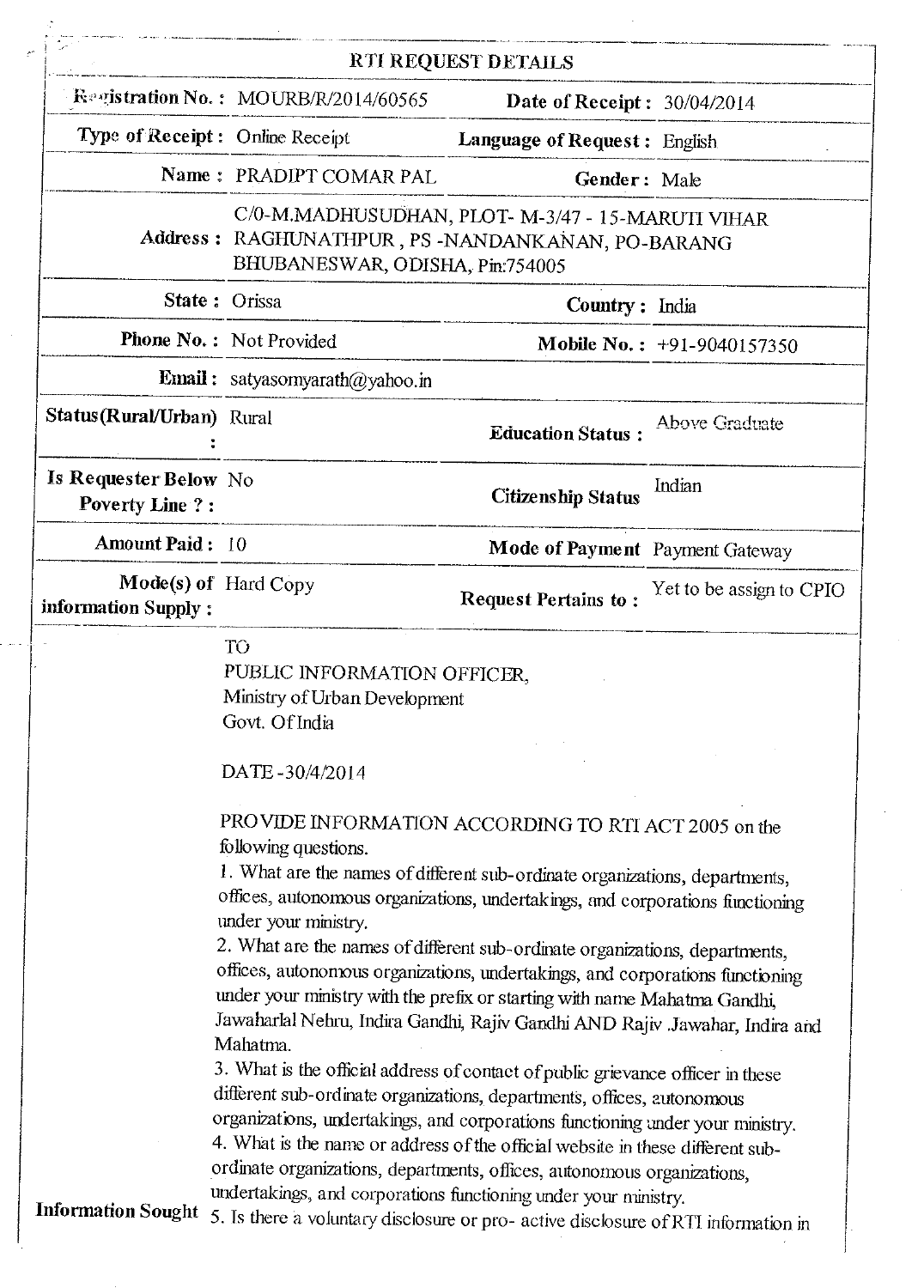$t$  these official websites of the various sub-ordinate departments Give the examples with headings of these pro-active disclosures with date in the year 2014 6. Give the information with heading, date about the implementation of suo-evaluation disclosure of information under section -4 ofRTl ACT-2005 in the public domain in the year 2014 till date by your ministry and different sub-ordinate organizations, departments, offices, autonomous organizations, undertakings, and corporations functioning under your ministry

7. When the official website of the different sub-ordinate organizations, departments, offices, autonomous organizations, undertakings, and corporations functioning under your ministry was last updated

8. What are the various welfare schemes and policies of your ministries for the benefits of women, children, disabled and Bachelors and Spinsters people of India and employees of your department at large.

 $\sqrt{3}$ 

YOURS SINCERELY PRADIPT COMAR PAL C/O-M.MADHUSUDHAN

PLOT- M-3/47 - 15-MARUTI V1HAR RAGHUNATHPUR. PS -NANDANKANAN, PO-BARANG BHUBANESWAR, ODISHA PIN 754005